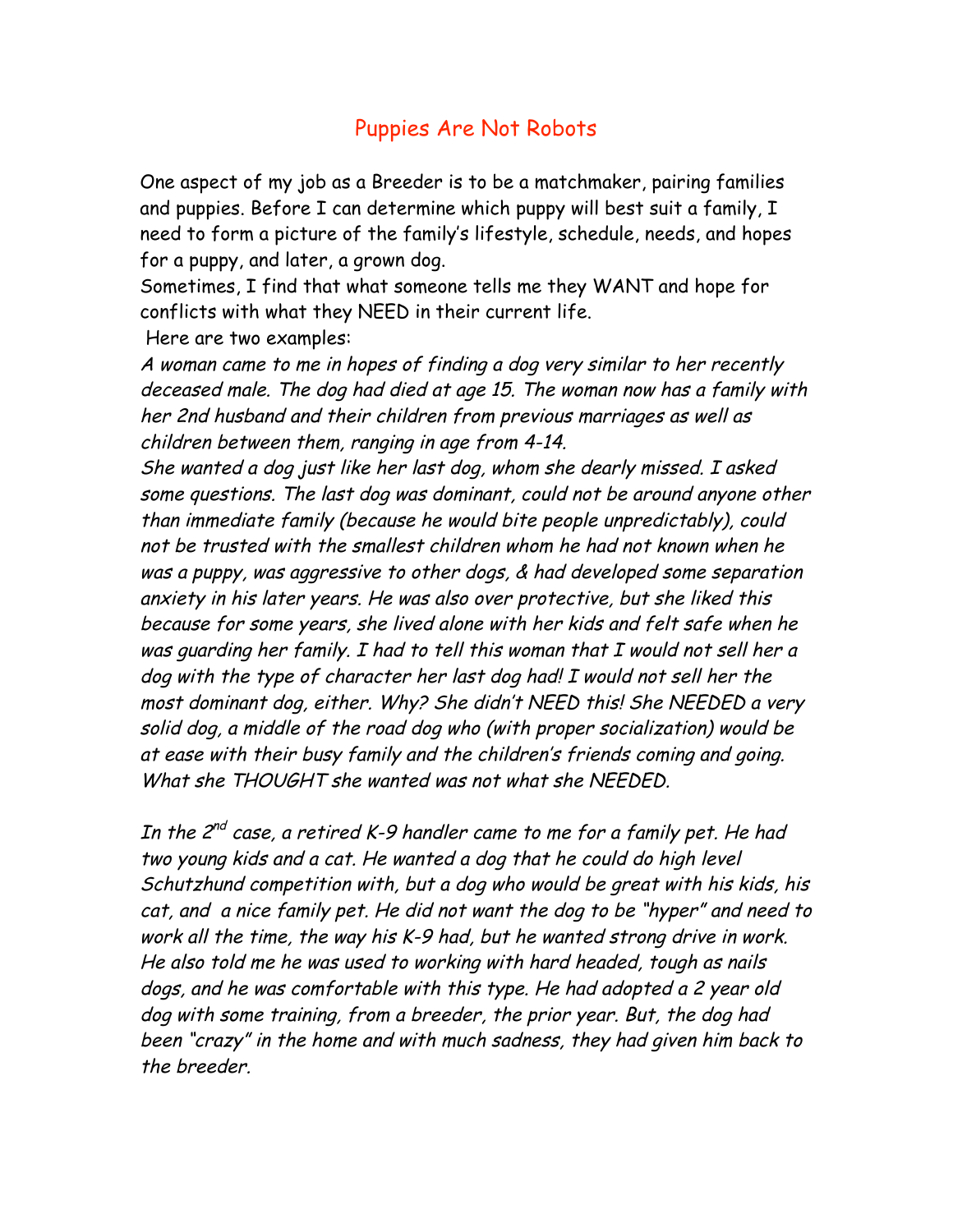Dogs are NOT ROBOTS. We can't program them to be tough as nails, hard, top schutzhund competitors that love cats and kids and wont' need a lot of exercise in order to be quiet at home. Now, I am not saying a dog can't be all these things. But, I am saying that expectations need to be realistic because dogs are not robots! I did not place a dog in this home.

Many times the dream dog that is conjured for me is simply unrealistic. One very sweet woman was happy to give me details of her version of the perfect puppy. "Good with my family and all the people who might come and go to our home or yard, but understands the difference between friends and potential "bad guys". Easy to housebreak and smart enough to know not to go on the lawn but in a designated mulch area. Doesn't chew things up, is quiet when alone, likes to play but isn't hyper when not exercised, loves all ages of child, doesn't jump up, loves all other dogs, walks perfectly on a leash so he won't pull her or her kids over when walking, and he should look big and imposing. He should like to swim because the summer house in on a lake, but he should never go near the water when it is iced over in winter.

She confided that she might send the puppy off to a trainer who sends him back with all his basics in place. She might be interested in showing him, but otherwise he will be a family pet. And she might be interested in sending him for some protection training so he can protect her kids.

## Sigh.

Puppies are not robots. Puppies are animals with thoughts, likes and dislikes of their own. They do not always behave as we dream them to, in our mental movies. Perhaps the individual puppy decides he does not care for water, or he does not intrinsically understand the difference between chewing his toys and the chair frame, when left alone all day.

Puppies come with individual quirks and characteristics, just like people. Some people love to swim, others do not. Some people want a house full of children, others do not. Some are interested in a sport, others are not. We are born with different aptitudes and interest in things. For example, horseback riding. Some riders are born with a seemingly natural talent, a natural "feel", and possess long legs and arms – which certainly makes looking the part of a graceful rider and finding balance much easier. How successful the natural born rider becomes, is often a product of not only developing our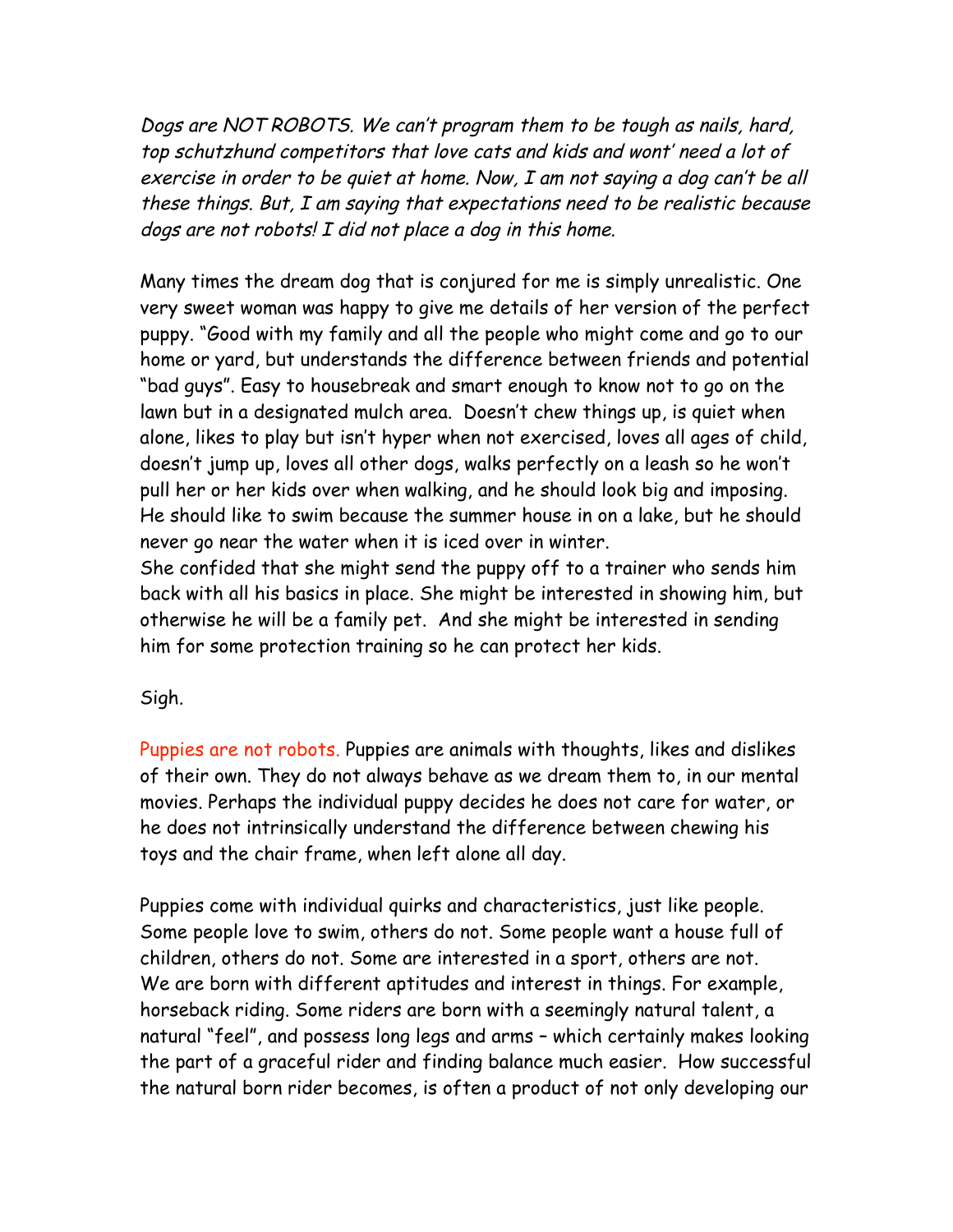initial natural aptitude, but also of nurturing and learning and practicing. It is also possible for a rider who is not blessed with long limbs and a natural feel, and who has no natural feel or balance, to become accomplished at riding.. but this person must work harder and be more dedicated in order to attain the level of riding that comes easily to the first rider.

My point here is that your puppy comes with raw material and genetic predisposition towards certain traits., and these will influence his behavior. Equally important is the work YOU put in to training him and developing his skills in particular areas. Some dogs have more natural ability for particular things than others; they are not robots.

Robots do not react on their own. They are programmed to respond to only particular cues. Dogs on the other hand, are influenced by many factors, and have a vast repertoire of reactions… as do their owner/handlers!

In my years teaching classes, I heard several versions of this next tale told over and over again. It went like this:

Brutus was the nicest puppy. He loved all the puppies at his class. When my sister came to visit last week, she brought her new puppy over. Brutus was not nice! He hasn't seen a puppy in a long time, but he used to like them! So, we took him the next day out to a park with lots of other dogs there, so he could socialize. We did that when he was small, but have not done it in over a year and a half. He growled when dogs approached us. We are angry at him and we may have to give him up because we were planning to get another puppy and fear he will hurt her! Version Two:

Molly is the sweetest dog to me ,my husband, our teenage daughter and everyone she knows. We walk her daily in our neighborhood, and she is always well behaved. Recently, we were walking and I stopped to chat with my neighbor. Molly sat nicely and waited. Then, someone walked by on the other side of the street. He was minding his own business, not doing anything.. but Molly went crazy growling and barking and pulling on her leash! I don't understand why! Was she protecting me? Was she scared? Was he a bad guy and she knew it?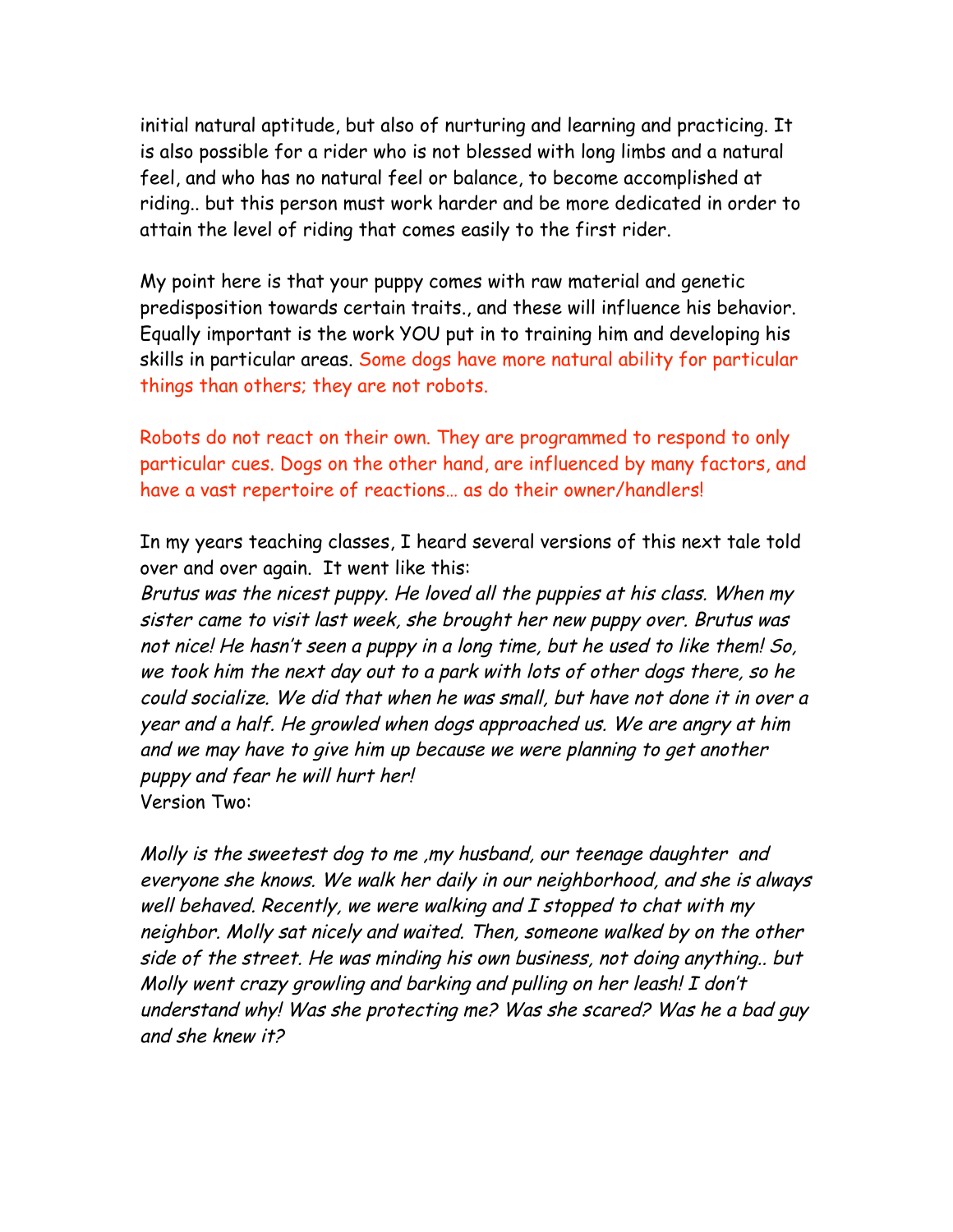I was shocked. I yield at her and jerked her collar. Then I knelt and put my arms around her and told her she was being silly. The guy kept walking, and when he was out of sight, Molly calmed down.

A few days later, we passed a stranger on our walk, and Molly did the same thing! I yelled at her but she didn't stop.

The next time, I tried hugging her and talking softly to her as a stranger approached. She still went crazy.

Now, whenever strangers approach, I shorten my leash and try to move as far away as I can. And Molly is getting more and more difficult to control! We might have to give her away because we afraid our daughter can't safely walk her anymore. We are in a neighborhood where she will have to meet people on walks every time she goes out!

There are several things that could have led to each of these dogs' behavior initially. And the owners have inadvertently done several things to help cement this behavior into a routine and exacerbate the problem. (I could write a whole separate piece on the reasons for the dog's behaviors and what the owners did right and wrong. ) The owner's conclusions are similar – the dog is being BAD and they don't want a bad dog, or they don't wish to deal with the inconvenience the behavior creates, so they will have to give the dog away. ( To some other home who is willing to work with the problem, even though the first owner, who raised and loved this dog is unwilling!)

Dogs are not robots. They sometimes do things we do not appreciate or understand. Have you ever had a friend behave in a way you disagreed with? Did you end the friendship due to this one difference in opinion? Has your child ever done something you are upset about? Did you disown him or put him up for adoption? When we make a commitment to a puppy/dog, we owe it to the animal and to ourselves, to put in the work, training, time, and exercise required to shape this dog's behavior in a way that suits our lifestyle. Since dogs are not robots, this means we have to adapt and deal with non desirable behaviors when they come up. Many times, reactions that are NORMAL for a dog, are in direct conflict with how we WANT them to react. Therefore, it is up to us to show them what we expect.

My final example is of a couple who came to me for a nice family pet. They had teenagers, and had raised a puppy before. (She had been with the family until she died, in old age.) They seemed like great owners, the family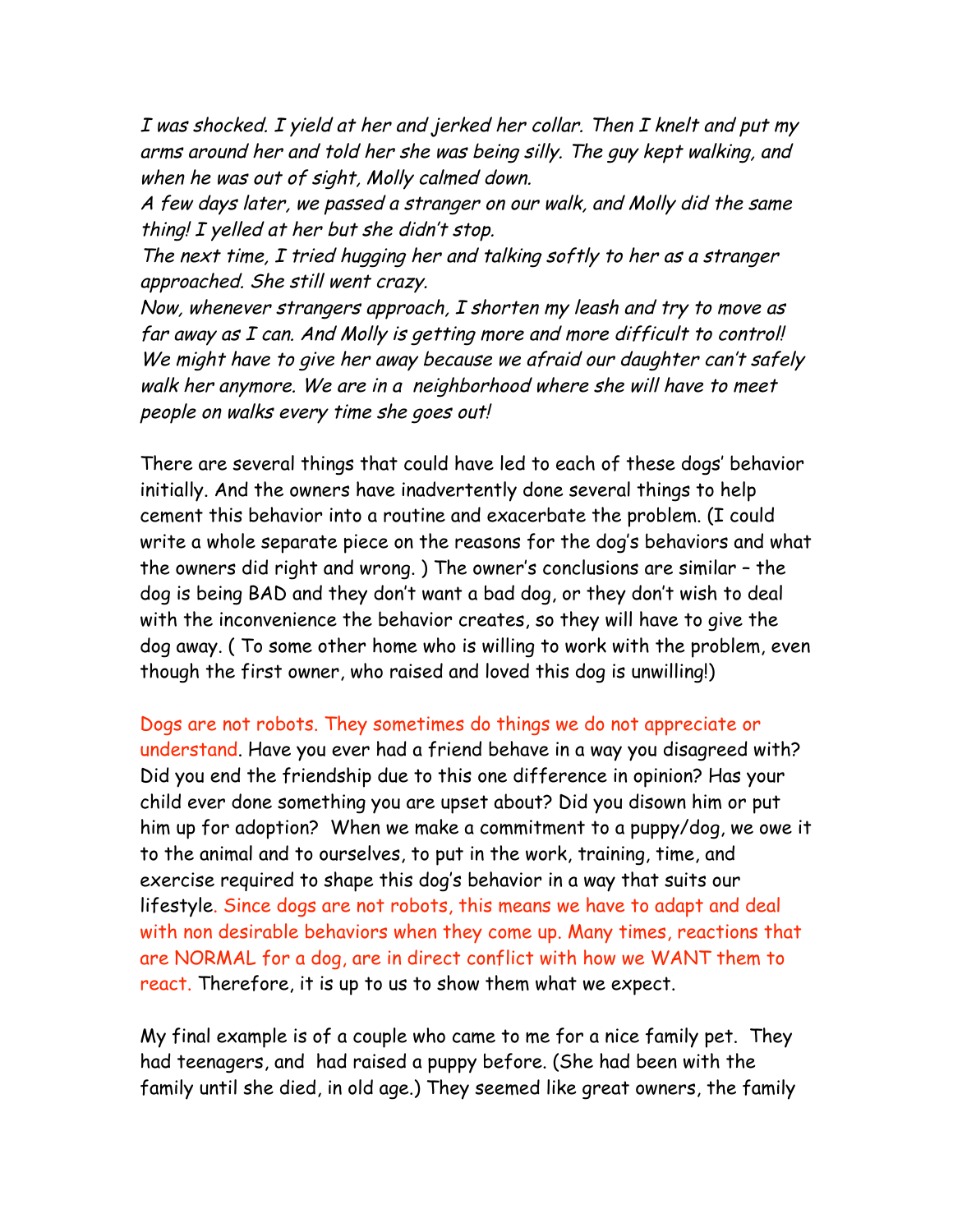was wonderful & I placed a very, very nice, high quality puppy with them. She was a laid back, easy going but very happy and social dog.

The wife frequently complained about typical puppy behavior. Puppy chewed, She had an accident. She didn't come when called. The wife also complained that the puppy was too attached to her, too much her dog, and she feared the puppy would have separation anxiety as her last dog had. (This was the first I heard of the last dog having separation anxiety!) She provided all puppy care and rarely left the puppy alone. I advised she begin leaving the puppy for short times, using the crate, teaching her she was safe by herself. I saw the puppy for a visit when she was still quite young, and I noticed the wife was a little overprotective of her, hovering over her and afraid to let her wrestle with other pups. I tried to explain that the owner should change her behavior so the puppy would not in turn become worried about other dogs.

Some time later, I saw the puppy again. This time, she was wearing an electronic collar. She was not yet 6 months old! And, the owner was not using the collar correctly. I was horrified. I tried to explain why I felt she was using the device inappropriately, but she was clearly not hearing me. She said her "trainer" had told her to use it and showed her how.

This woman was very sweet, but she was a terrible trainer and she had no idea what she was doing to her puppy. She sent mixed signals, she was not a good leader, she was uninteresting to her puppy. To her, the collar seemed to be a magic cure., but she was using it incorrectly – she called her dog to come without getting the puppy's attention, without using a happy or loud enough voice, with no real likelihood of being successful…and when puppy didn't look up from her wrestling with pals, the owner zapped the puppy til she looked up, saw the owner, and miserably came to her.

The poor puppy was confused and frustrated. She was mouthy when I ran hands over her while she sat – not in an aggressive way – in a frenetic.. "I am happy and want to say hi but might get scolded, so I am trying to sit still, I think I should, but I want to play with you.. I am frustrated so I will put your arm in my mouth –" kind of way! Luckily the puppy had a super stable character. A lesser dog would have cracked under this treatment. I felt terrible for the puppy.

This owner had absolutely No idea that while she was a loving owner, she was a terrible leader and terrible dog trainer. I think her "trainer" had given up on her and given her the collar because he couldn't get the owner trained, not because the dog needed an E collar! This woman wanted a puppy who was